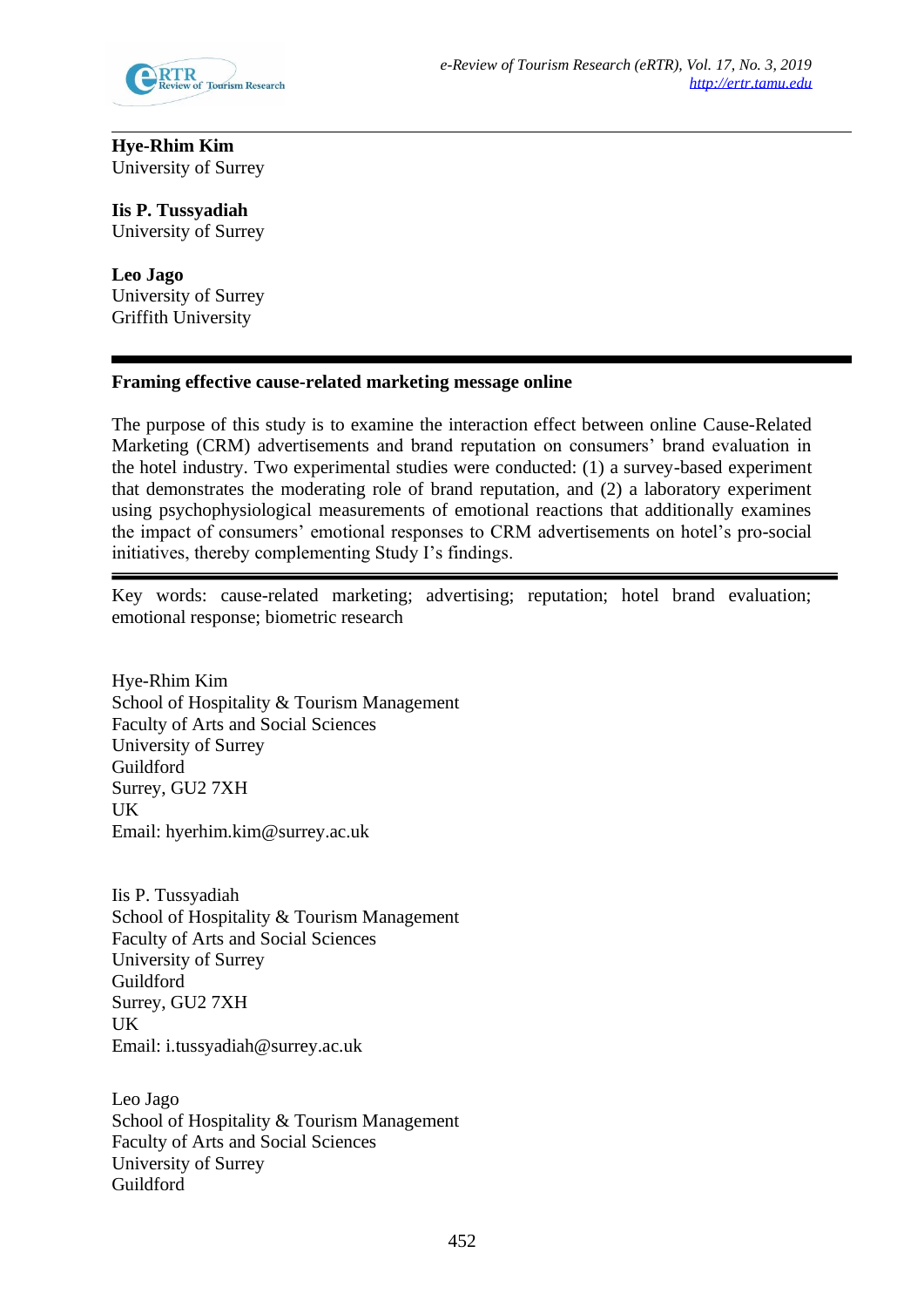

Surrey, GU2 7XH UK Email: [leo.jago@surrey.ac.uk](mailto:leo.jago@surrey.ac.uk)

Hye-Rhim Kim is Ph.D candidate in School of Hospitality and Tourism Management at the University of Surrey in the UK. Her research interests include information technology, marketing and consumer behavior.

Iis P. Tussyadiah is Professor of Intelligent Systems in Service and Head of Department of Hospitality in School of Hospitality and Tourism Management at University of Surrey. Her research interests lie in the intersection of information systems and consumer behavior.

Leo Jago is an Emeritus Professor in the School of Hospitality and Tourism Management at the University of Surrey in the UK and a Professor in Events in the Griffith Institute for Tourism at Griffith University.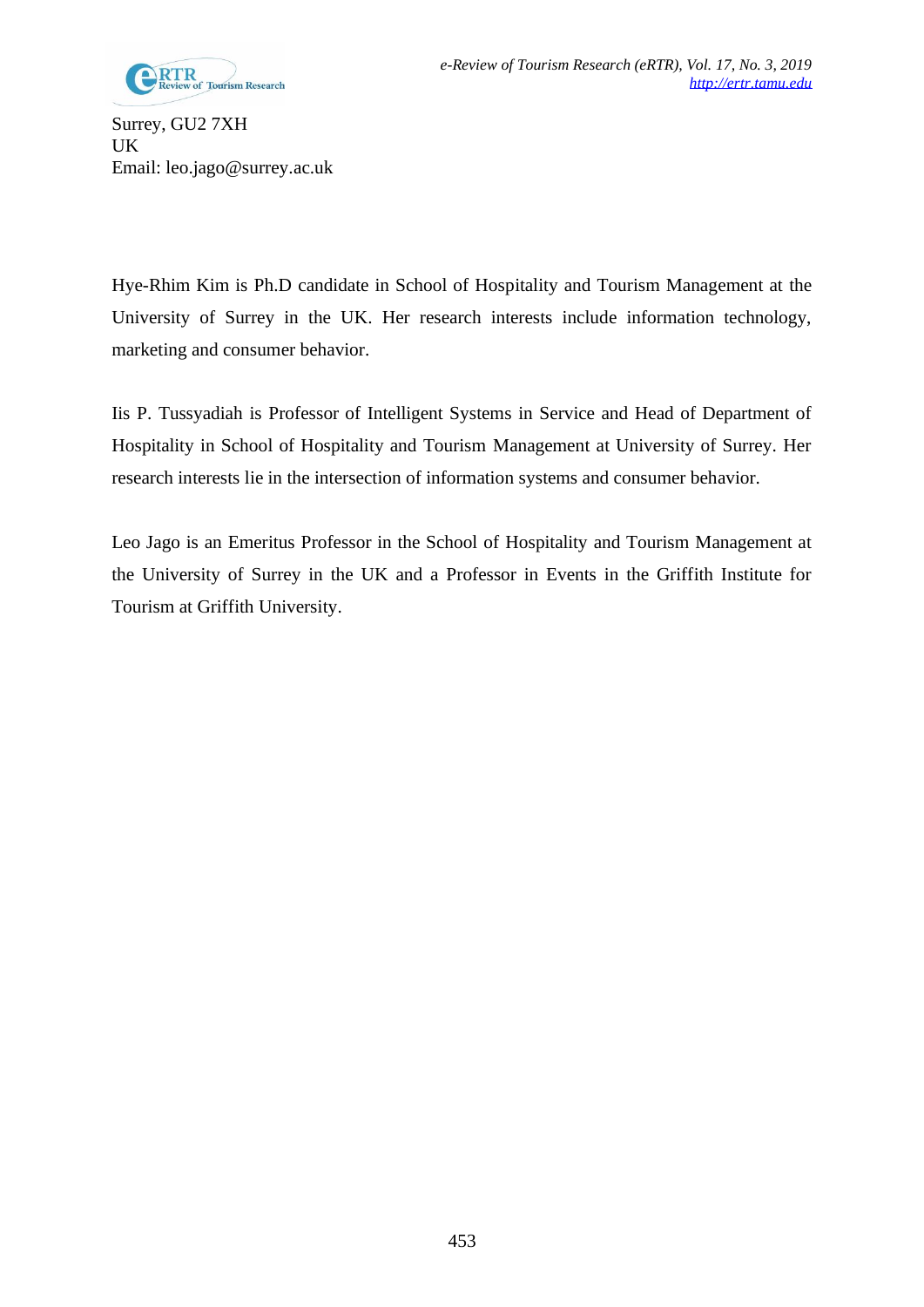

### **Introduction**

Cause-Related Marketing (CRM), which directly links product sales to the support of a charity, is one of the effective marketing tools for implementing Corporate Social Responsibility (CSR) initiatives (Barone et al., 2007). It has been suggested that when making purchasing decisions consumers are influenced not only by tangible attributes (e.g., price, quality), but also by intangible characteristics (e.g., brand image, reputation) (Cretu & Brodie, 2007). Therefore, hotels have focused on social responsibility, especially in environmental-related issues (Shang et al., 2010), in an attempt to improve brand image and reputation, and thus to affect consumers' purchase intention. Although CRM can generate positive impacts on businesses, such as improved public reputation and word-of-mouth (Inoue & Kent, 2014) and increased customers' willingness to pay (Leszczyc & Rothkopf, 2010), it can also lead to negative outcomes when consumers perceive that the company is using it mainly to maximize profit (Forehand & Grier, 2003). Hence, in order for CRM messages to elicit positive response, it is critical to convey the company's social motivation.

Studies examining how to communicate CRM effectively in order to enhance consumers' positive responses are still lacking in hospitality literature. This research addresses this gap by explaining the dynamic relationship between advertisement message framing, brand reputation, and brand evaluation in the context of online CRM in the hotel industry. It relies on Regulatory Focus Theory (RFT) to explain how online CRM messages can be designed around two motivational orientations (Higgins et al., 1997): promotionframed and prevention-framed messages (Baek & Reid, 2013). Hence, this study will investigate the effectiveness of different types of message appeals in online charity advertising for social causes by hotels. As emotional arousal or engagement with advertisements has been proven to be an effective tool for social initiatives (Bennett, 2015),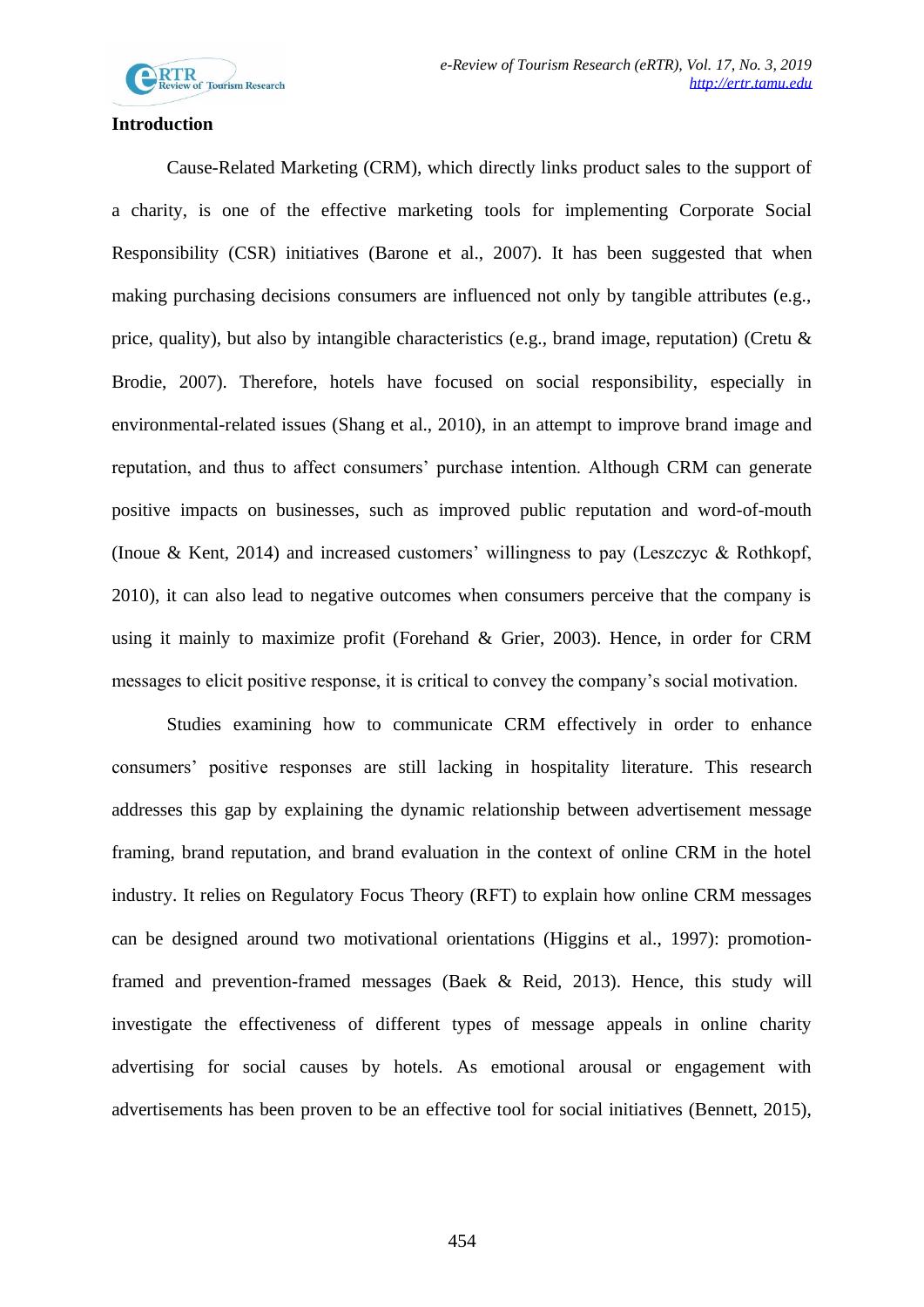this study will assess consumers' emotional responses to the different types of CRM advertisements.

Furthermore, it is suggested that consumers will become suspicious of a company's involvement in social causes if the company has a poor reputation (Bhattacharya & Sen, 2004). That is, consumers will attribute more self-serving motives to CRM campaigns of less reputable hotels, suspecting that the hotels use the initiatives largely as a tactic to improve their reputation (Skard & Thorbjørnsen, 2014). Therefore, this research will examine whether brand reputation has a moderating role in the relationship between advertising message framing and consumers' brand evaluation in the context of hotel's CRM campaigns.

### **Conceptual Framework**

Advertising has long been used as a communication tool to tackle social problems and found to directly affect consumers' evaluations of a brand (Chattopadhyay & Basu, 1990). Advertising messages in CRM are constructed to highlight a charity incentive by representing a cause, with the product taking a lesser role in the advertising copy (Lafferty & Edmondson, 2009). Since consumers are often persuaded more by altruistic social motives, CRM messages can influence consumers to participate in socially responsible behaviour, such as donating to a charity (Kim et al., 2012). However, CRM advertisements can arouse consumers' suspicion that the company is driven more by profit motives than social ones (Forehand & Grier, 2003). Hence, it is very important to highlight the company's true motivation on CRM messages to elicit consumers' positive response.

Individual's behaviour is motivated by the desire to achieve positive outcomes or to avoid negative outcomes. Regulatory Focus Theory (RFT), which distinguishes between goals with two basic motivational orientations: promotion-focus or prevention-focus (Higgins et al., 1997), has been widely used in advertising persuasion research as a theoretical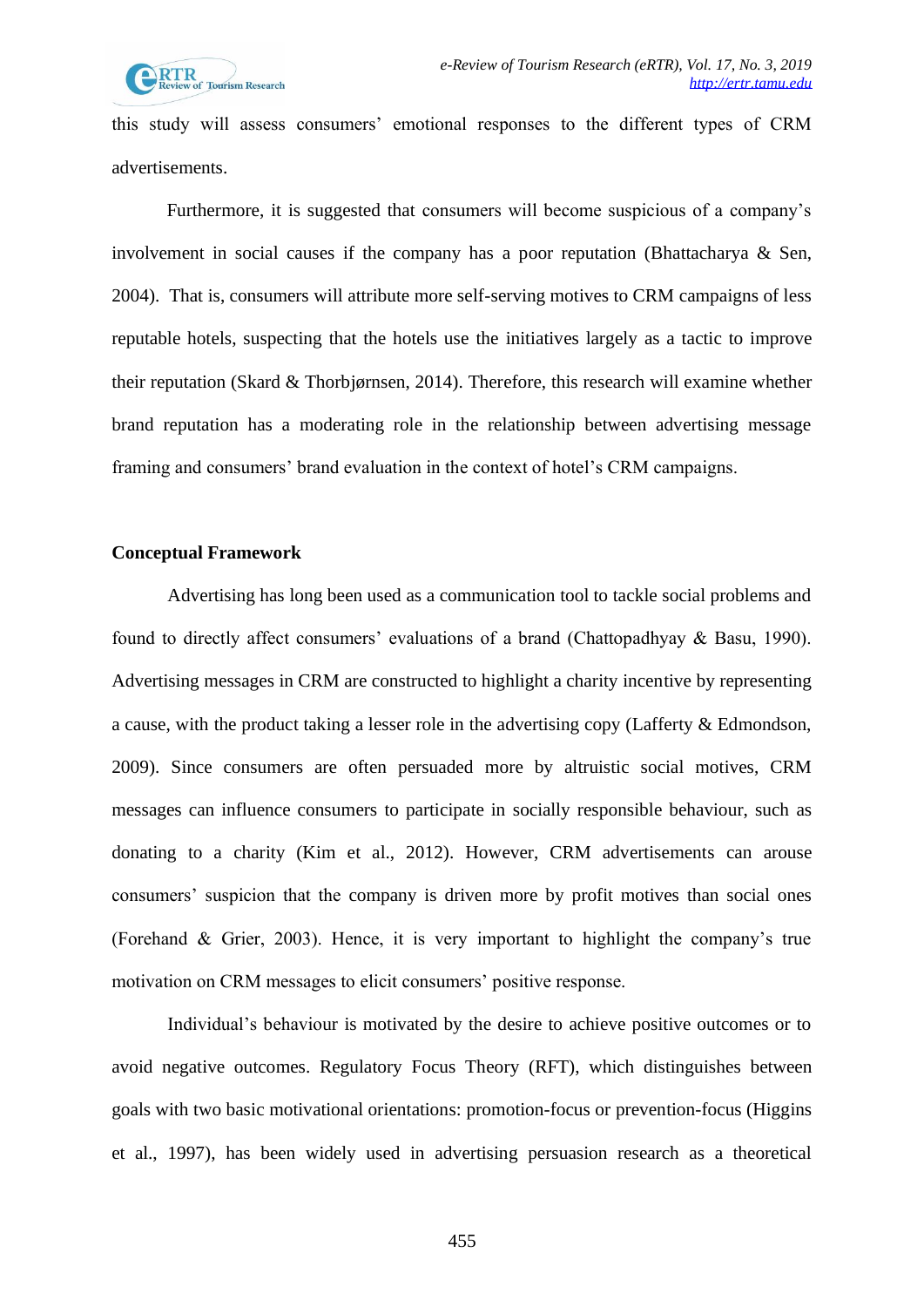

framework called "regulatory focus framing (RFF)" (Baek & Reid, 2013). While promotionframed messages emphasize what consumers will gain from taking the initiative, preventionframed messages point out the importance of preventing potential losses.

Furthermore, consumers' pre-evaluations of a brand can influence how they respond to campaign messages from the brand (Dahlén & Lange 2005). Companies with a poor reputation may not be able to communicate their CRM message effectively due to consumers questioning their true motives, seeing the initiatives only as a tactic for improving their reputation (Skard & Thorbjørnsen, 2014). Based on these foundations, a conceptual framework (See Fig 1) was developed to assess the effectiveness of CRM advertising messages, by examining the interaction effects between a brand's reputation and CRM advertisement message framing on brand evaluation.



Fig. 1. Conceptual framework

#### **Methodology**

*Study I*. Study I examined the interaction effects of CRM message framing and brand reputation on brand evaluation using a 2 (message framing: promotion- vs. preventionframed) x 2 (brand reputation: high vs. low) between-subjects design. Two conditions for reputation were manipulated by a short introduction to a fictitious hotel. The participants were randomly exposed to one of the hotel's CRM advertising campaigns. Except for the two message framing manipulations, all other aspects of the advertisement were invariant. The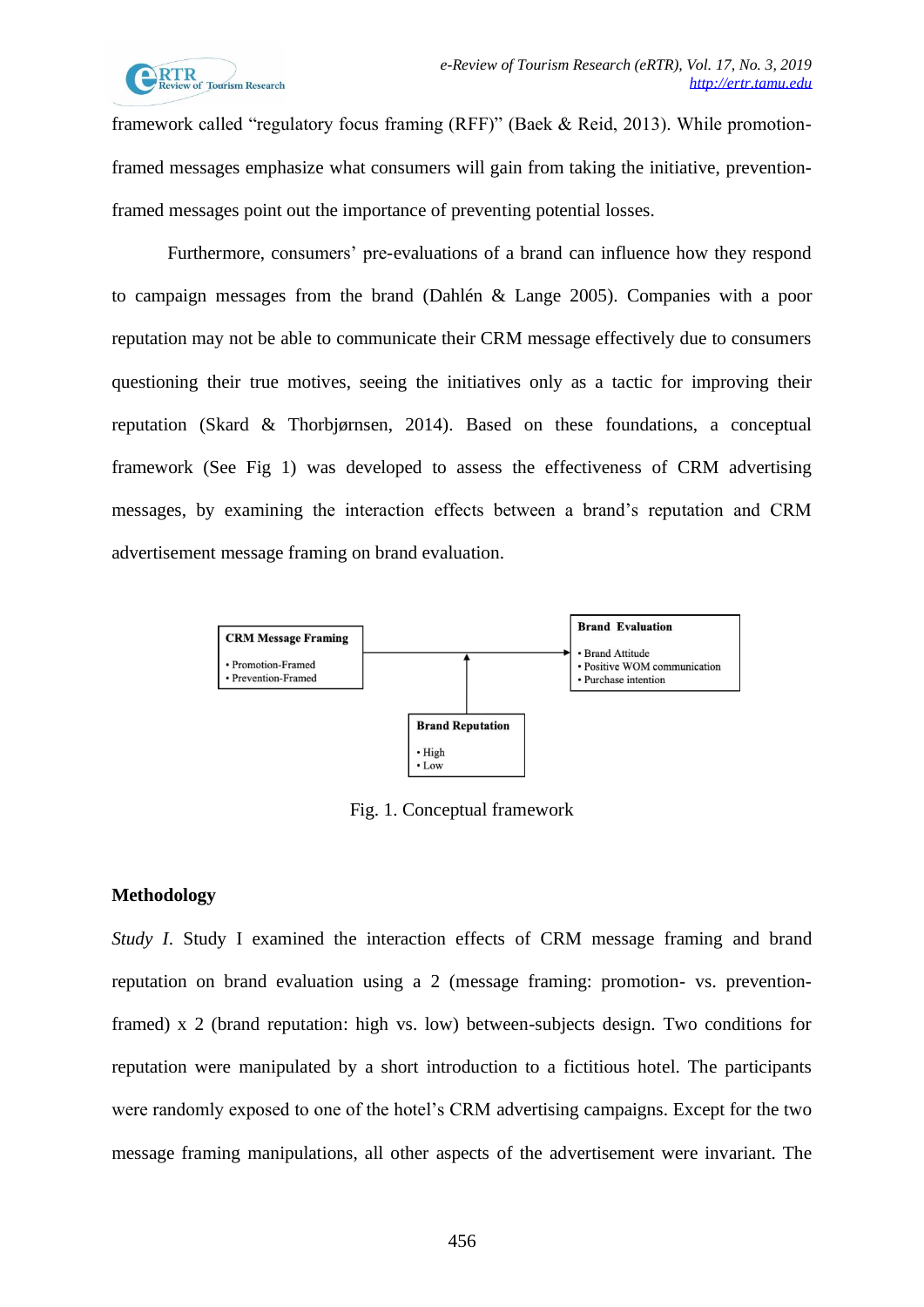

experiment was executed online, including 248 UK-based participants. Of these, 42% were male and 54.8% were aged between 25 and 54 years old.

*Study II.* As a complement for Study I, Study II was conducted to assess the participants' psychophysiological reactions to the advertising campaigns. The measurements were conducted in a laboratory using biosensor equipment: eye-tracker (Tobii X2-30), facial expression coding (Affectiva AFFDEX), and galvanic skin responses (Shimmer3 GSR+). The data collection and analysis were facilitated by the *iMotions* software platform for real-time synchronization of all complementary sensors. This study used the same stimuli and randomization procedure as in Study I. A total 67 UK-based respondents were involved; 23 of them were male, and 34 were aged between 25 and 34 years old.

## **Preliminary Results**

The results support that there was an interaction effect between message framing and brand reputation on customers' brand evaluation. For a high-reputation brand, consumers perceived a company with promotion-framed message (vs. prevention-framed message) as more trustworthy, which led to more positive overall evaluations of the brand. This indicates that a reputable company is perceived be more able to commit to promoting the social cause. In contrast, for a low-reputation brand, the prevention-framed message led to less negative responses from consumers and thus was more effective than promotion-framed message. While consumers will likely question a less reputable company's motives and ability to promote a social cause, a call to prevent negative things from happening (prevention-framed message) will resonate better with consumers as they may recognise the company attempting to fulfil a shared social responsibility. These results were supported by the findings in the psychophysiological study. Respondents had a longer fixation time (i.e. visual attention) on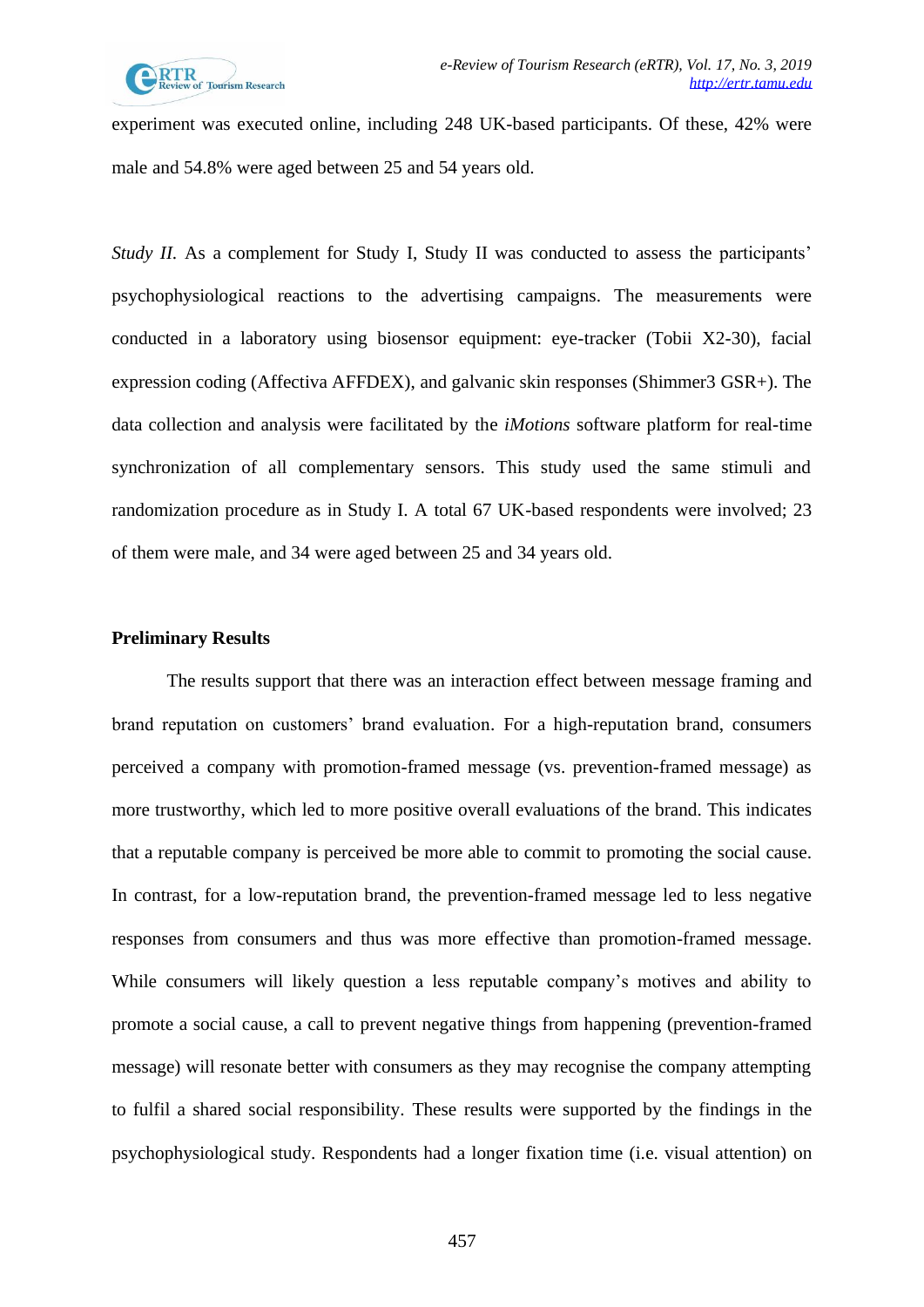

the manipulated parts (than the identical parts) of the advertisements, and demonstrated a higher level of negative valence for an advertisement portraying a prevention-framed message for a brand with low reputation, and vice versa.

#### **Discussion and implication**

By conducting two complementary studies, this research provides a better understanding that the effectiveness of CRM communication may depend on whether the brand has a high or low reputation. Our findings suggest that brands with low reputation should avoid using promotion-framed message as it might sensitise consumers to suspect their persuasive attempts. Furthermore, advertisement messages should be congruent with the reputation and trustworthiness of the firm.

The main contributions of this research are two-fold. First, this study is one of the first to examine the relationship between CRM advertising message framing and brand reputation in online charity advertising by hotels, suggesting an appropriate theoretical framing to understand this under-explored but important area. Second, investigating consumers' emotional responses toward CRM advertising provides meaningful findings to further highlight different viewpoints to enhance the effectiveness of message framing in hotel's prosocial initiatives. While the current study tested only online advertising as one type of communication channel, future research should test other communication techniques and platforms, such as social media, printed newspapers, and events.

#### **References**

- Baek, T. H., & Reid, L. N. (2013). The interplay of mood and regulatory focus in influencing altruistic behavior. *Psychology & Marketing*, 30(8), 635-646.
- Barone, M. J., Norman, A. T., & Miyazaki, A. D. (2007). Consumer response to retailer use of cause-related marketing: Is more fit better?. *Journal of Retailing*, 83(4), 437-445.